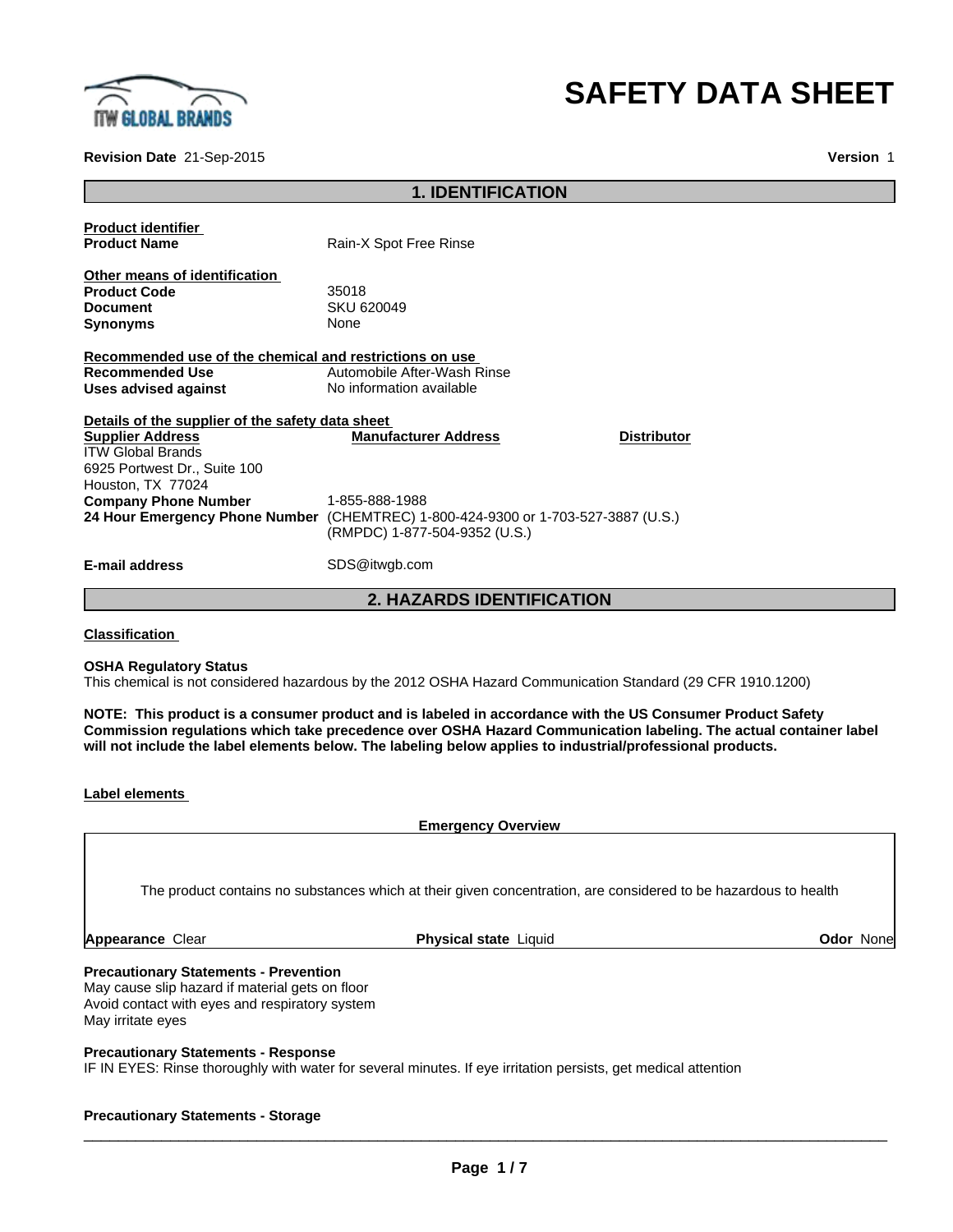Store in a well-ventilated place. Keep container tightly closed Keep out of reach of children

### **Precautionary Statements - Disposal**

Dispose of contents/container to an approved waste disposal plant

#### **Hazards not otherwise classified (HNOC)**

Not applicable

### **Other Information**

- Not applicable

Unknown acute toxicity 11.04 % of the mixture consists of ingredient(s) of unknown toxicity

 $\overline{\phantom{a}}$  ,  $\overline{\phantom{a}}$  ,  $\overline{\phantom{a}}$  ,  $\overline{\phantom{a}}$  ,  $\overline{\phantom{a}}$  ,  $\overline{\phantom{a}}$  ,  $\overline{\phantom{a}}$  ,  $\overline{\phantom{a}}$  ,  $\overline{\phantom{a}}$  ,  $\overline{\phantom{a}}$  ,  $\overline{\phantom{a}}$  ,  $\overline{\phantom{a}}$  ,  $\overline{\phantom{a}}$  ,  $\overline{\phantom{a}}$  ,  $\overline{\phantom{a}}$  ,  $\overline{\phantom{a}}$ 

### **3. COMPOSITION/INFORMATION ON INGREDIENTS**

### **substance(s)**

| <b>Chemical Name</b>   | <b>CAS No</b> | Weight-%   | <b>Trade Secret</b> |
|------------------------|---------------|------------|---------------------|
| <b>WATER</b>           | 7732-18-5     | $60 - 100$ |                     |
| <b>ACRYLIC POLYMER</b> | 37325-11-4    | $5 - 10$   |                     |
| COCAMIDOPROPYL BETAINE | 70851-07-9    | $ -$       |                     |

\*The exact percentage (concentration) of composition has been withheld as a trade secret.

### **4. FIRST AID MEASURES**

#### **Description of first aid measures**

| <b>General advice</b>                                                      | Get medical advice/attention if you feel unwell.                                                                                                                                                 |  |
|----------------------------------------------------------------------------|--------------------------------------------------------------------------------------------------------------------------------------------------------------------------------------------------|--|
| Eye contact                                                                | IF IN EYES: Rinse cautiously with water for several minutes. Remove contact lenses, if<br>present and easy to do. Continue rinsing. If eye irritation persists: Get medical<br>advice/attention. |  |
| <b>Skin contact</b>                                                        | IF ON SKIN:. Wash skin with soap and water. If skin irritation persists, call a physician.<br>Wash contaminated clothing before reuse.                                                           |  |
| <b>Inhalation</b>                                                          | IF INHALED: Remove victim to fresh air and keep at rest in a position comfortable for<br>breathing. If symptoms persist, call a physician.                                                       |  |
| Ingestion                                                                  | IF SWALLOWED:. Do NOT induce vomiting. Never give anything by mouth to an<br>unconscious person. Call a physician.                                                                               |  |
| Self-protection of the first aider                                         | Use personal protective equipment as required. Avoid contact with skin, eyes or clothing.                                                                                                        |  |
| Most important symptoms and effects, both acute and delayed                |                                                                                                                                                                                                  |  |
| <b>Symptoms</b>                                                            | See section 2 for more information.                                                                                                                                                              |  |
| Indication of any immediate medical attention and special treatment needed |                                                                                                                                                                                                  |  |
| Note to physicians                                                         | Treat symptomatically.                                                                                                                                                                           |  |

### **5. FIRE-FIGHTING MEASURES**

#### **Suitable extinguishing media**

Carbon dioxide (CO2), Dry chemical, Foam

#### **Unsuitable extinguishing media** None.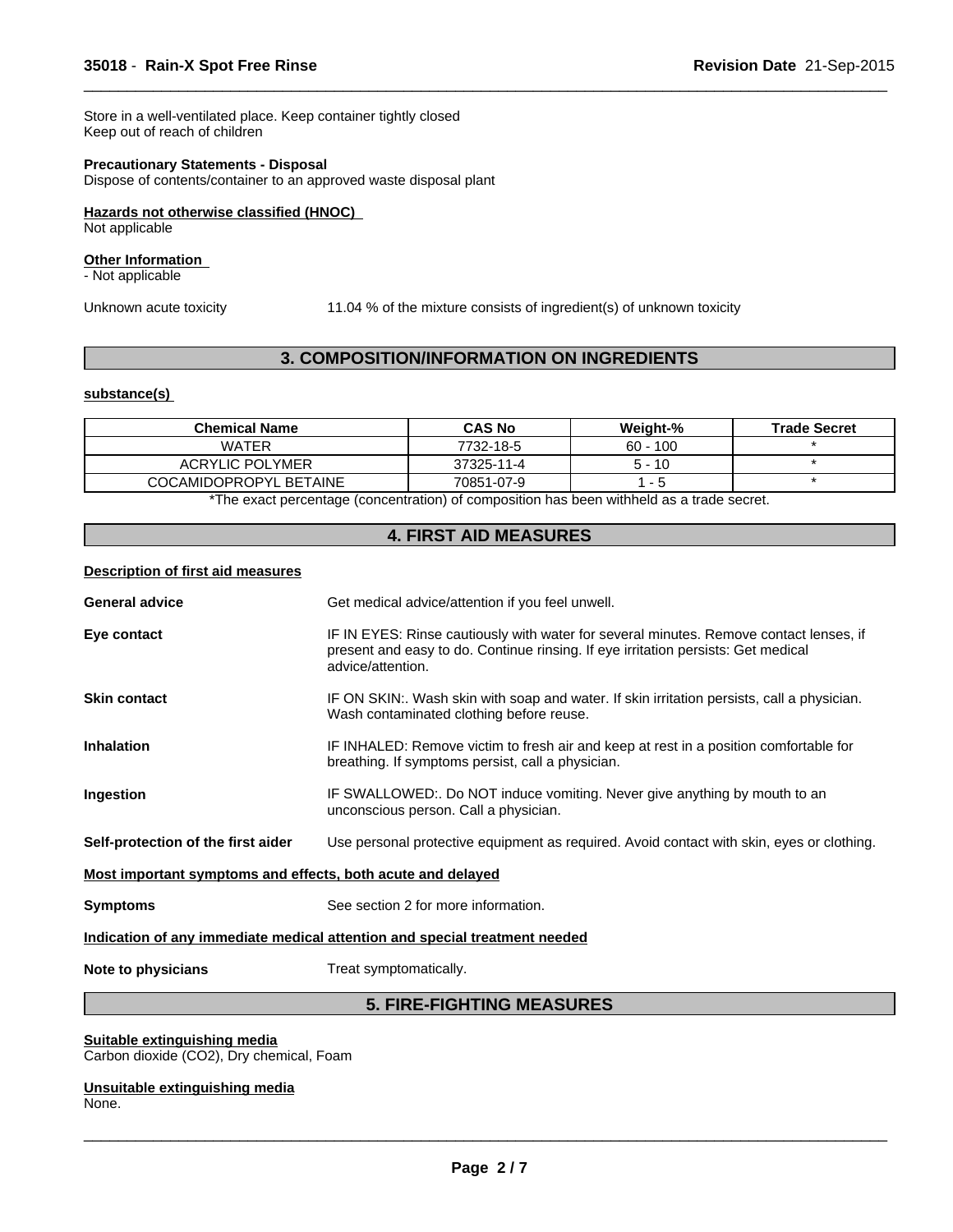#### **Specific hazards arising from the chemical**

None in particular.

| <b>Explosion data</b>                   |       |  |
|-----------------------------------------|-------|--|
| <b>Sensitivity to Mechanical Impact</b> | None. |  |
| <b>Sensitivity to Static Discharge</b>  | None. |  |

### **Protective equipment and precautions for firefighters**

As in any fire, wear self-contained breathing apparatus pressure-demand, MSHA/NIOSH (approved or equivalent) and full protective gear.

### **6. ACCIDENTAL RELEASE MEASURES**

 $\overline{\phantom{a}}$  ,  $\overline{\phantom{a}}$  ,  $\overline{\phantom{a}}$  ,  $\overline{\phantom{a}}$  ,  $\overline{\phantom{a}}$  ,  $\overline{\phantom{a}}$  ,  $\overline{\phantom{a}}$  ,  $\overline{\phantom{a}}$  ,  $\overline{\phantom{a}}$  ,  $\overline{\phantom{a}}$  ,  $\overline{\phantom{a}}$  ,  $\overline{\phantom{a}}$  ,  $\overline{\phantom{a}}$  ,  $\overline{\phantom{a}}$  ,  $\overline{\phantom{a}}$  ,  $\overline{\phantom{a}}$ 

#### **Personal precautions, protective equipment and emergency procedures**

| <b>Personal precautions</b>                          | Extremely slippery when spilled. Avoid contact with eyes. Ensure adequate ventilation,<br>especially in confined areas. |
|------------------------------------------------------|-------------------------------------------------------------------------------------------------------------------------|
| <b>Environmental precautions</b>                     |                                                                                                                         |
| <b>Environmental precautions</b>                     | Do not flush into surface water or sanitary sewer system. See Section 12 for additional<br>ecological Information.      |
| Methods and material for containment and cleaning up |                                                                                                                         |
| <b>Methods for containment</b>                       | Prevent further leakage or spillage if safe to do so.                                                                   |
| Methods for cleaning up                              | Slippery, can cause falls if walked on. Collect spillage.                                                               |
| <b>Prevention of secondary hazards</b>               | Clean contaminated objects and areas thoroughly observing environmental regulations.                                    |

### **7. HANDLING AND STORAGE**

#### **Precautions for safe handling**

**Advice on safe handling** Handle in accordance with good industrial hygiene and safety practice.

### **Conditions for safe storage, including any incompatibilities**

**Storage Conditions** Store locked up. Store in a dry place. Store in a closed container. Keep from freezing. Keep out of the reach of children.

#### **Incompatible materials** Strong oxidizing agents

### **8. EXPOSURE CONTROLS/PERSONAL PROTECTION**

### **Control parameters**

**Exposure Guidelines** . *NIOSH IDLH Immediately Dangerous to Life or Health*

### **Appropriate engineering controls**

#### **Engineering Controls** Showers Eyewash stations Ventilation systems

## **Individual protection measures, such as personal protective equipment**

**Eye/face protection** Wear safety glasses with side shields (or goggles).

### **Skin and body protection** Wear protective gloves and protective clothing.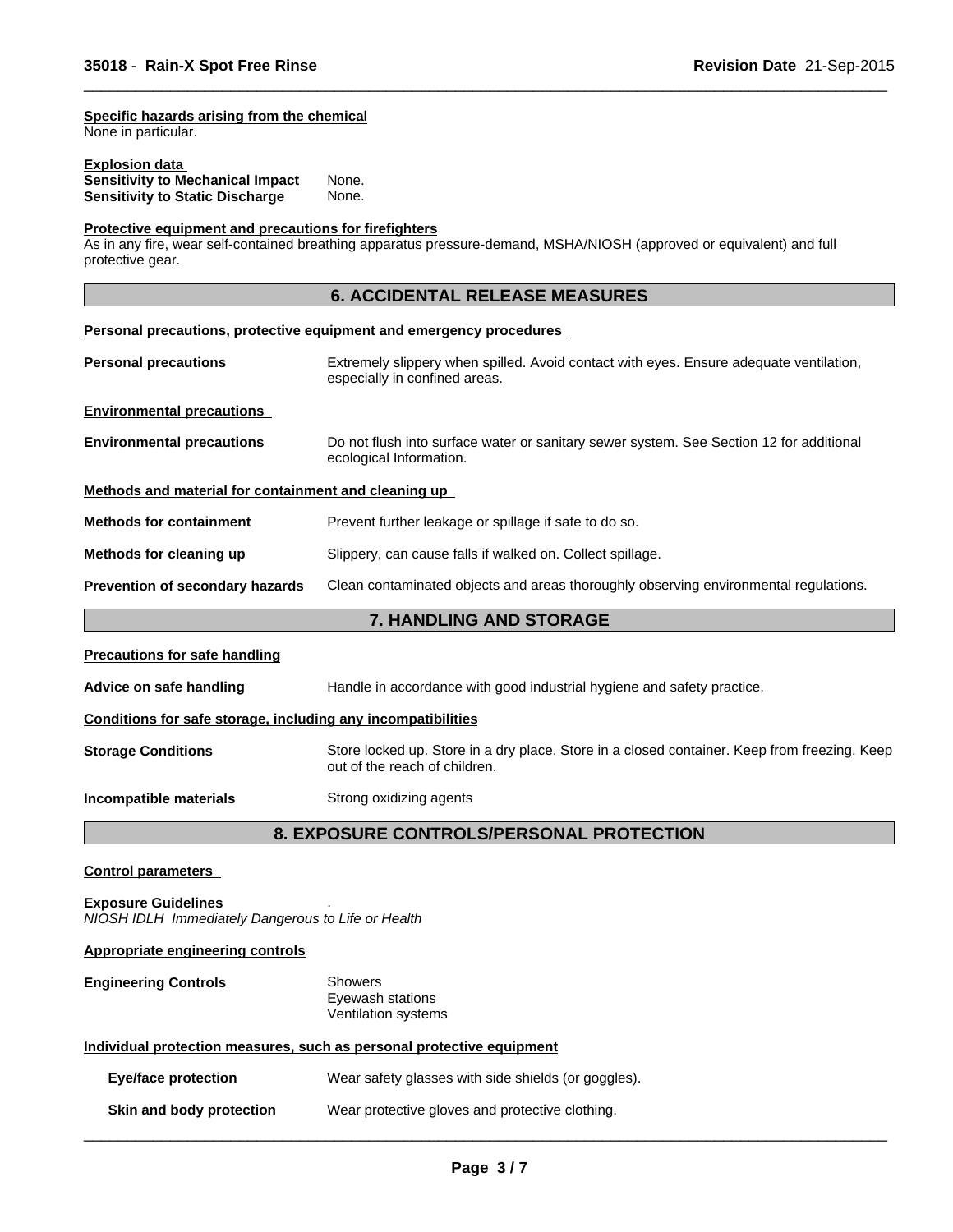| <b>Respiratory protection</b>         | Use NIOSH-approved air-purifying respirator with organic vapor cartridge or canister, as<br>appropriate.                                        |
|---------------------------------------|-------------------------------------------------------------------------------------------------------------------------------------------------|
| <b>General Hygiene Considerations</b> | Handle in accordance with good industrial hygiene and safety practice. Regular cleaning of<br>equipment, work area and clothing is recommended. |

 $\overline{\phantom{a}}$  ,  $\overline{\phantom{a}}$  ,  $\overline{\phantom{a}}$  ,  $\overline{\phantom{a}}$  ,  $\overline{\phantom{a}}$  ,  $\overline{\phantom{a}}$  ,  $\overline{\phantom{a}}$  ,  $\overline{\phantom{a}}$  ,  $\overline{\phantom{a}}$  ,  $\overline{\phantom{a}}$  ,  $\overline{\phantom{a}}$  ,  $\overline{\phantom{a}}$  ,  $\overline{\phantom{a}}$  ,  $\overline{\phantom{a}}$  ,  $\overline{\phantom{a}}$  ,  $\overline{\phantom{a}}$ 

### **9. PHYSICAL AND CHEMICAL PROPERTIES**

### **Information on basic physical and chemical properties**

| <b>Physical state</b>            | Liquid                   |                  |
|----------------------------------|--------------------------|------------------|
| Appearance                       | Clear                    |                  |
| Odor                             | None                     |                  |
| Color                            | <b>Blue</b>              |                  |
| <b>Odor threshold</b>            | No information available |                  |
| <b>Property</b>                  | Values                   | Remarks • Method |
| рH                               | $3 - 4$                  |                  |
| Melting point / freezing point   | No information available |                  |
| Boiling point / boiling range    | 100 °C / 212 °F          |                  |
| <b>Flash point</b>               | <b>Aqueous Solution</b>  |                  |
| <b>Evaporation rate</b>          | No information available |                  |
| Flammability (solid, gas)        | No information available |                  |
| <b>Flammability Limit in Air</b> |                          |                  |
| <b>Upper flammability limit:</b> | No information available |                  |
| Lower flammability limit:        | No information available |                  |
| Vapor pressure                   | No information available |                  |
| Vapor density                    | No information available |                  |
| <b>Relative density</b>          | 8.36                     |                  |
| <b>Water solubility</b>          | No information available |                  |
| Solubility in other solvents     | No information available |                  |
| <b>Partition coefficient</b>     | No information available |                  |
| <b>Autoignition temperature</b>  | No information available |                  |
| <b>Decomposition temperature</b> | No information available |                  |
| <b>Kinematic viscosity</b>       | No information available |                  |
| <b>Dynamic viscosity</b>         | No information available |                  |
| <b>Explosive properties</b>      | No information available |                  |
| <b>Oxidizing properties</b>      | No information available |                  |
| <b>Other Information</b>         |                          |                  |
| Softening point                  | No information available |                  |
| Molecular weight                 | No information available |                  |
| <b>VOC Content (%)</b>           | None                     |                  |
| <b>Density</b>                   | 1.005                    |                  |
| <b>Bulk density</b>              | No information available |                  |
|                                  |                          |                  |

### **10. STABILITY AND REACTIVITY**

**Reactivity**  Stable under normal use

**Chemical stability**  Stable under recommended storage conditions

### **Possibility of Hazardous Reactions**

None under normal processing.

### **Conditions to avoid**

Keep from freezing.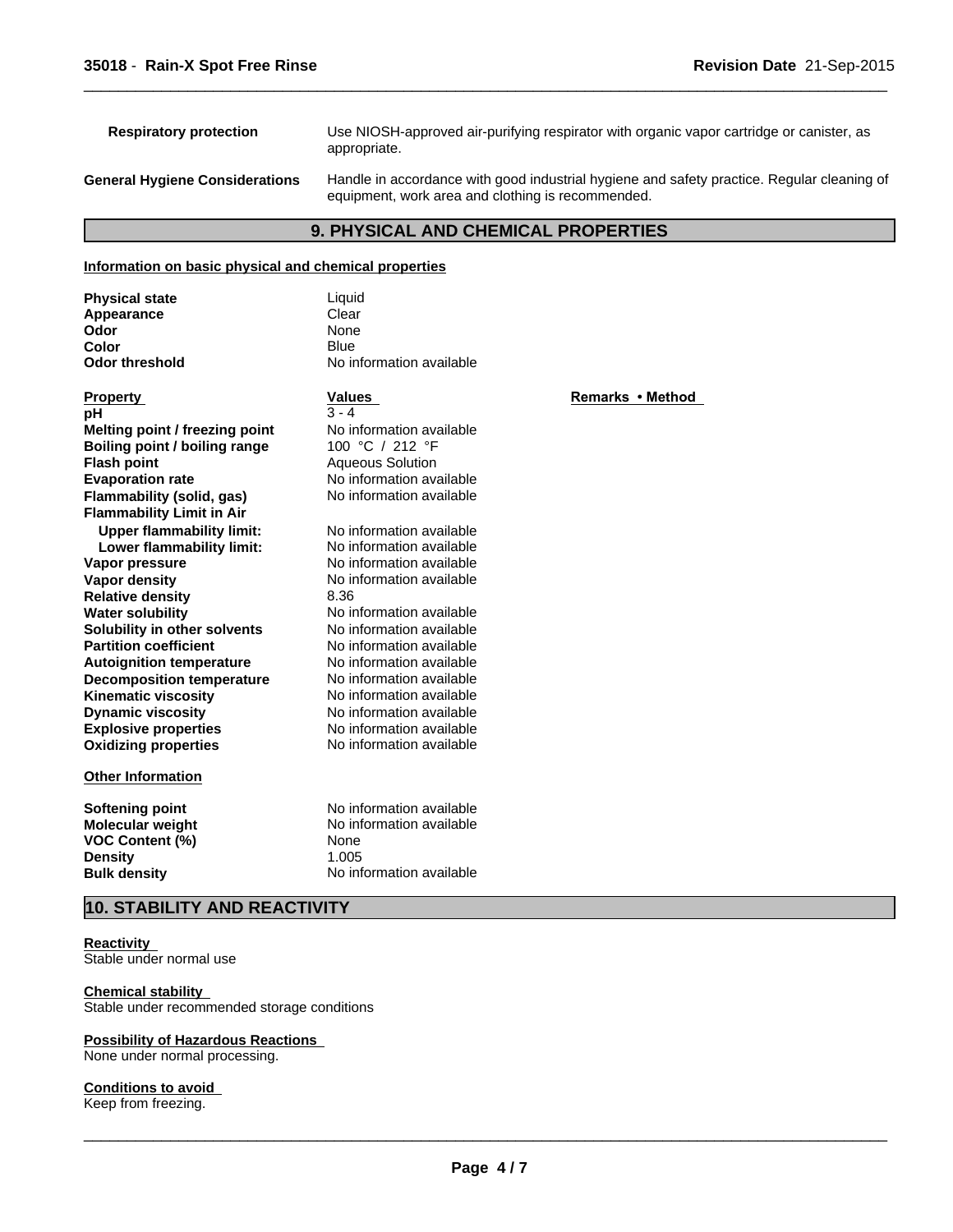### **Incompatible materials**

Strong oxidizing agents

### **Hazardous Decomposition Products**

None under normal use conditions

### **11. TOXICOLOGICAL INFORMATION**

 $\overline{\phantom{a}}$  ,  $\overline{\phantom{a}}$  ,  $\overline{\phantom{a}}$  ,  $\overline{\phantom{a}}$  ,  $\overline{\phantom{a}}$  ,  $\overline{\phantom{a}}$  ,  $\overline{\phantom{a}}$  ,  $\overline{\phantom{a}}$  ,  $\overline{\phantom{a}}$  ,  $\overline{\phantom{a}}$  ,  $\overline{\phantom{a}}$  ,  $\overline{\phantom{a}}$  ,  $\overline{\phantom{a}}$  ,  $\overline{\phantom{a}}$  ,  $\overline{\phantom{a}}$  ,  $\overline{\phantom{a}}$ 

#### **Information on likely routes of exposure**

| mical Namo          | $O(1)$ D <sub>E0</sub>                     | Dormal LDEO                                                                        | Inhalation I CEO |
|---------------------|--------------------------------------------|------------------------------------------------------------------------------------|------------------|
| <b>Ingestion</b>    | Expected to be low order of toxicity.      |                                                                                    |                  |
| <b>Skin contact</b> | No known hazard in contact with skin.      |                                                                                    |                  |
| Eye contact         |                                            | Contact with eyes may cause irritation. May cause redness and tearing of the eyes. |                  |
| <b>Inhalation</b>   | May cause irritation of respiratory tract. |                                                                                    |                  |

| <b>Chemical Name</b> | Oral LD50       | Dermal LD50 | <b>Inhalation LC50</b> |  |
|----------------------|-----------------|-------------|------------------------|--|
| <b>WATER</b>         | Rat<br>90 mL/kg |             |                        |  |
| 7732-18-5            |                 |             |                        |  |

#### **Information on toxicological effects**

**Symptoms** No information available.

### **Delayed and immediate effects as well as chronic effects from short and long-term exposure**

| Sensitization          |
|------------------------|
| Germ cell mutagenicity |
| Carcinogenicity        |

No information available. No information available. No information available.

### **12. ECOLOGICAL INFORMATION**

#### **Ecotoxicity**

11.14 % of the mixture consists of components(s) of unknown hazards to the aquatic environment

### **Persistence and degradability**

No information available.

**Bioaccumulation**

No information available.

**Mobility** Soluble in water.

### **Other adverse effects**

No information available

### **13. DISPOSAL CONSIDERATIONS**

#### **Waste treatment methods**

| <b>Disposal of wastes</b>     | Disposal should be in accordance with applicable regional, national and local laws and<br>regulations. |
|-------------------------------|--------------------------------------------------------------------------------------------------------|
| <b>Contaminated packaging</b> | Do not reuse container.                                                                                |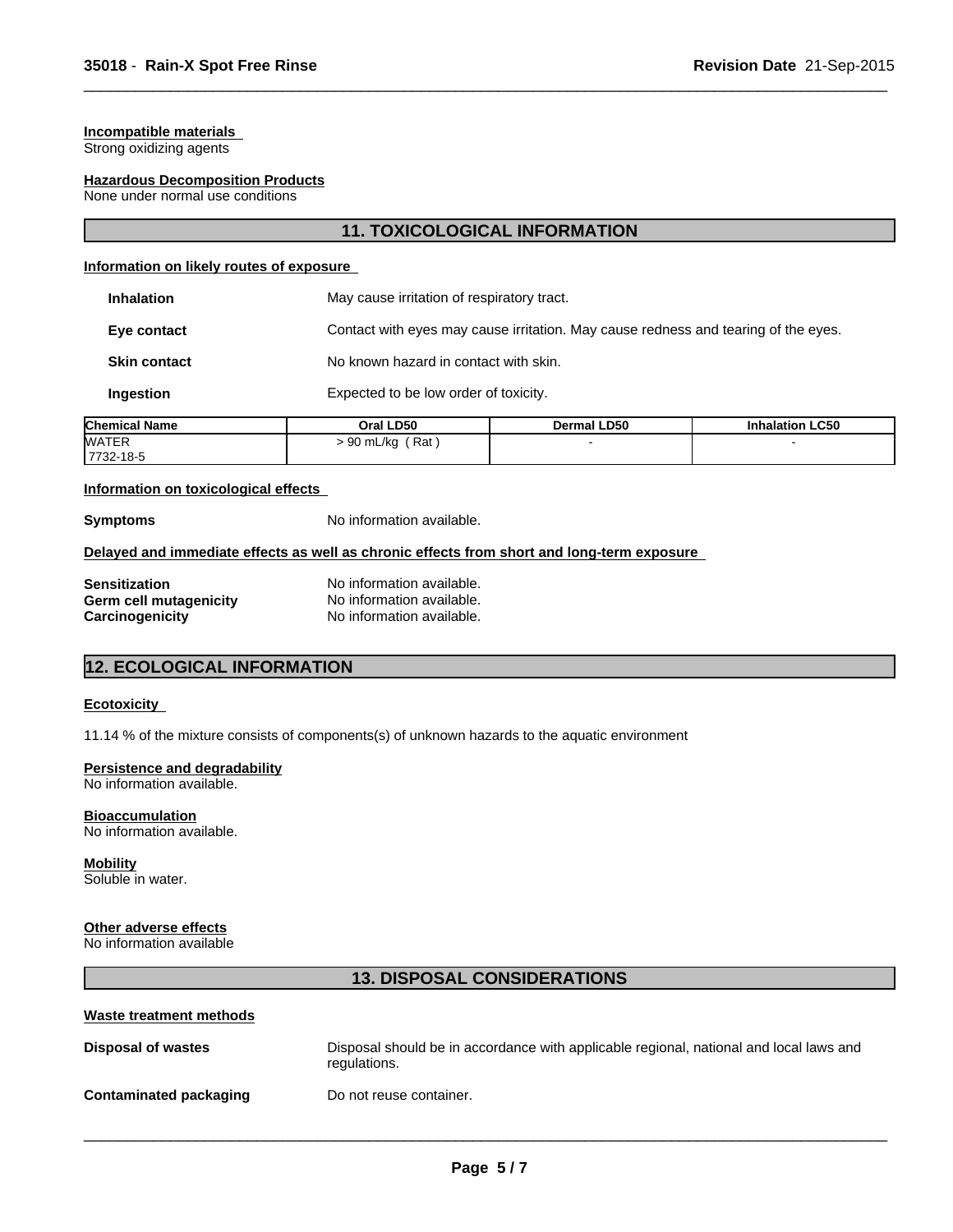**US EPA Waste Number** Not applicable

### **14. TRANSPORT INFORMATION**

 $\overline{\phantom{a}}$  ,  $\overline{\phantom{a}}$  ,  $\overline{\phantom{a}}$  ,  $\overline{\phantom{a}}$  ,  $\overline{\phantom{a}}$  ,  $\overline{\phantom{a}}$  ,  $\overline{\phantom{a}}$  ,  $\overline{\phantom{a}}$  ,  $\overline{\phantom{a}}$  ,  $\overline{\phantom{a}}$  ,  $\overline{\phantom{a}}$  ,  $\overline{\phantom{a}}$  ,  $\overline{\phantom{a}}$  ,  $\overline{\phantom{a}}$  ,  $\overline{\phantom{a}}$  ,  $\overline{\phantom{a}}$ 

| DOT<br>Proper shipping name:  | Not regulated |
|-------------------------------|---------------|
| IATA<br>Proper shipping name: | Not regulated |
| IMDG<br>Proper shipping name: | Not regulated |

### **15. REGULATORY INFORMATION**

| <b>International Inventories</b> |                |
|----------------------------------|----------------|
| <b>TSCA</b>                      | Complies       |
| <b>DSL/NDSL</b>                  | Complies       |
| <b>EINECS/ELINCS</b>             | Not determined |
| <b>ENCS</b>                      | Not determined |
| <b>IECSC</b>                     | Not determined |
| <b>KECL</b>                      | Not determined |
| <b>PICCS</b>                     | Not determined |
| <b>AICS</b>                      | Not determined |

**Legend:** 

**TSCA** - United States Toxic Substances Control Act Section 8(b) Inventory **DSL/NDSL** - Canadian Domestic Substances List/Non-Domestic Substances List **EINECS/ELINCS** - European Inventory of Existing Chemical Substances/European List of Notified Chemical Substances **ENCS** - Japan Existing and New Chemical Substances **IECSC** - China Inventory of Existing Chemical Substances **KECL** - Korean Existing and Evaluated Chemical Substances **PICCS** - Philippines Inventory of Chemicals and Chemical Substances **AICS** - Australian Inventory of Chemical Substances

### **US Federal Regulations**

### **SARA 313**

Section 313 of Title III of the Superfund Amendments and Reauthorization Act of 1986 (SARA). This product does not contain any chemicals which are subject to the reporting requirements of the Act and Title 40 of the Code of Federal Regulations, Part 372

### **SARA 311/312 Hazard Categories**

| Acute health hazard               | N٥ |  |
|-----------------------------------|----|--|
| <b>Chronic Health Hazard</b>      | N٥ |  |
| Fire hazard                       | N٥ |  |
| Sudden release of pressure hazard | N٥ |  |
| <b>Reactive Hazard</b>            | N٥ |  |

#### **CWA (Clean Water Act)**

This product does not contain any substances regulated as pollutants pursuant to the Clean Water Act (40 CFR 122.21 and 40 CFR 122.42)

### **CERCLA**

This material, as supplied, does not contain any substances regulated as hazardous substances under the Comprehensive Environmental Response Compensation and Liability Act (CERCLA) (40 CFR 302) or the Superfund Amendments and Reauthorization Act (SARA) (40 CFR 355). There may be specific reporting requirements at the local, regional, or state level pertaining to releases of this material